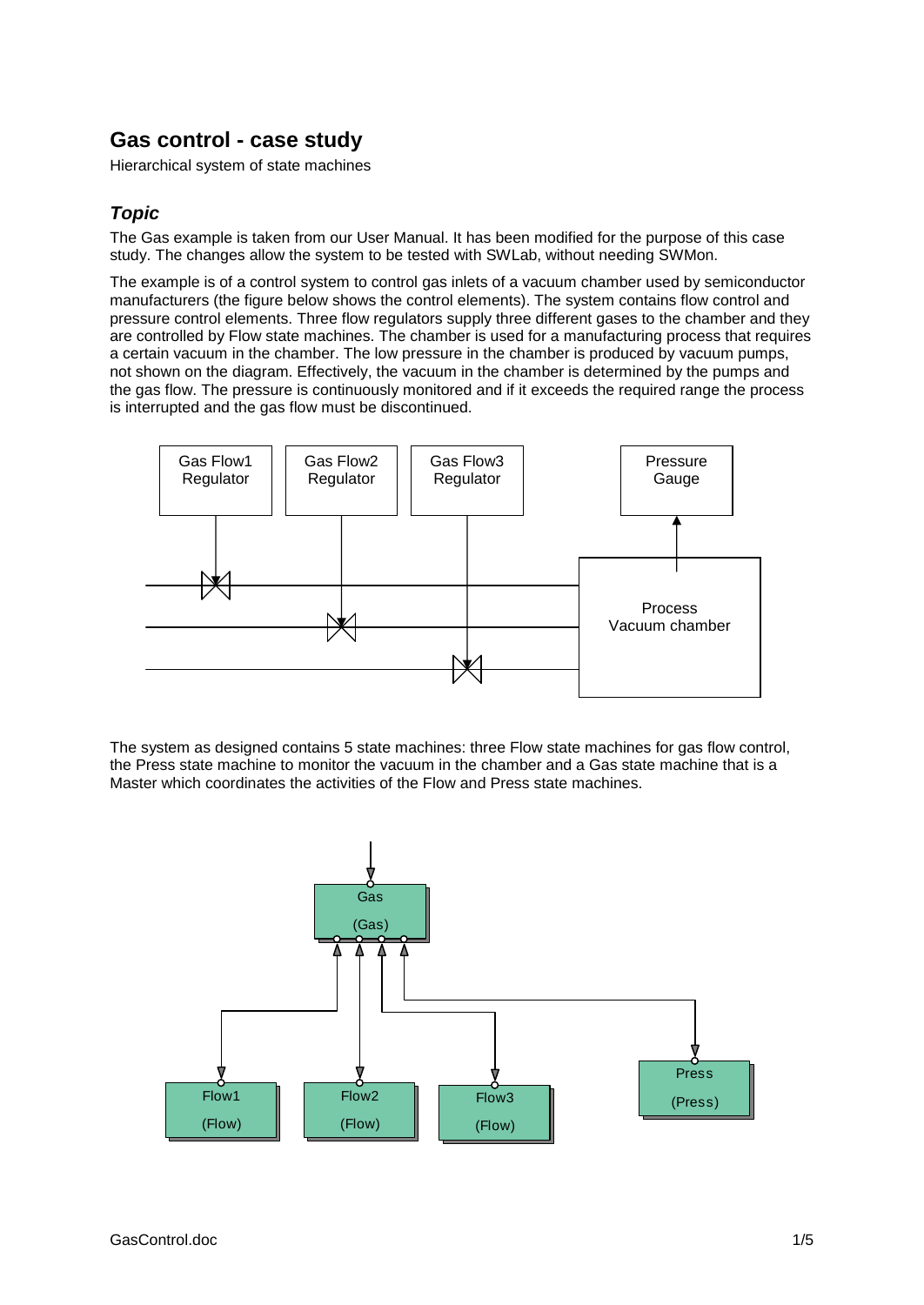#### *Flow control*

A gas flow regulator regulates the amount of gas passing through the gas inlet. The Flow state machine sets the required value of gas flow and monitors the true value of the flow. It is a kind of supervisor of the gas flow regulator. The gas flow regulator is a PID regulator and corrects the fast flow deviation. The Flow control reacts to permanent flow deviations which cannot be corrected by the gas flow regulator, issuing alarms and closing the flow in emergency cases.

The Flow state machine accepts commands (numbers) and sets an analog signal Flow\_Ao (set value for the gas flow regulator) and a digital signal Flow\_Do (open/close valve). As a feedback from the attenuator the state machine receives the actual gas flow values as an analog signal Flow\_Ai and a digital signal Flow Di indicating the regulator position (open/closed). Three commands determine regulator operations:

- *1*: open the gas flow by setting the High value of the digital output Flow\_Do,
- *2*: close the gas flow by setting the Low value of the digital output Flow\_Do,
- *3*: set the gas flow to the value determined by the numerical output Flow\_Ao.



If the command Open has been carried out the state machine should check whether the gas valve has been opened. If the valve does not open after a certain time an alarm should be issued.

If the command Regulate has been carried out the state machine should check whether the gas flow has reached the required value. If the flow cannot reach the value in a certain time an alarm should be issued.

The actual gas flow is measured and its value delivered as an analog input signal Flow\_Ai to the control system. Normally, it is required that the flow value stays within a certain limits. If the flow value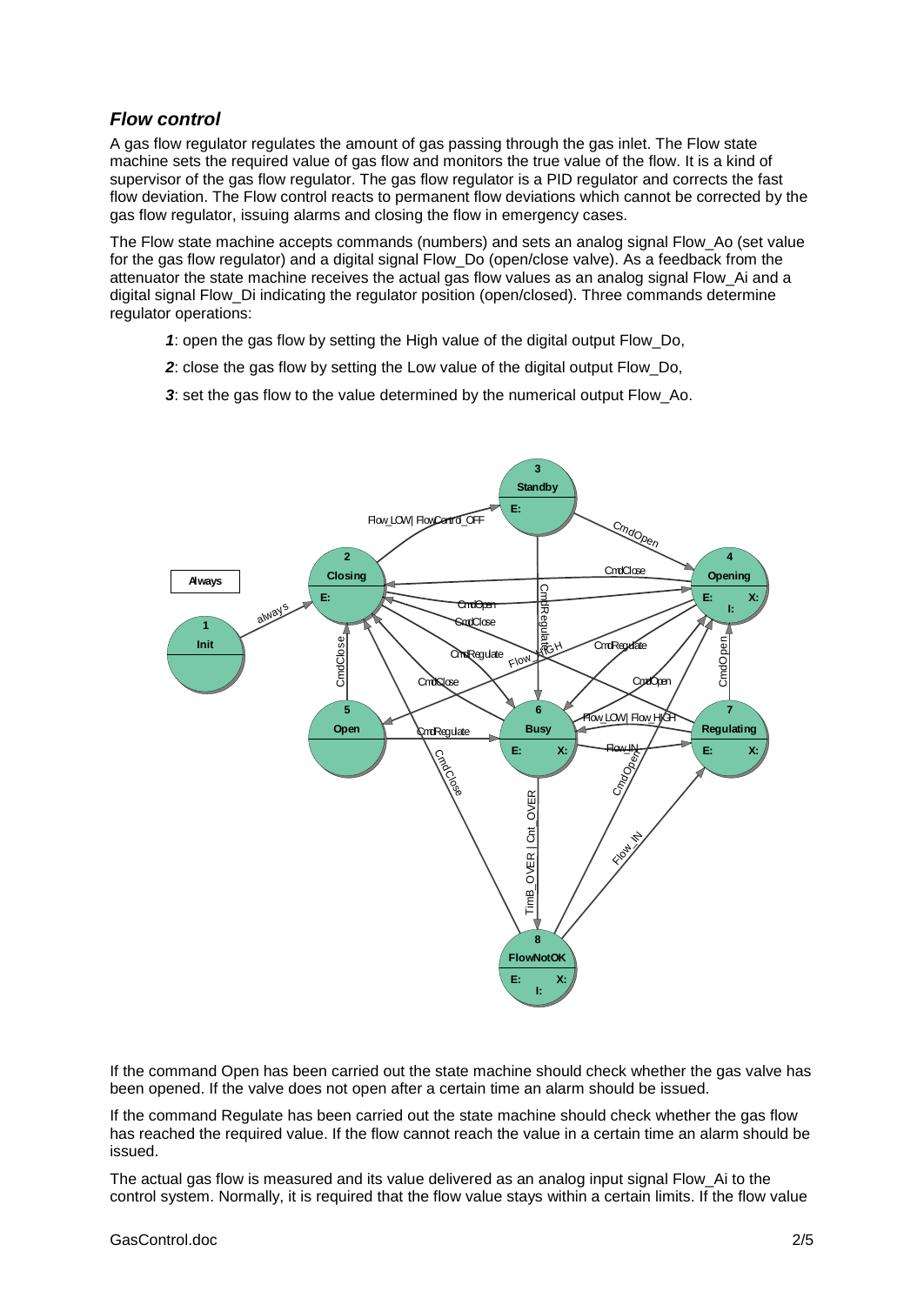exceeds the required range the state machine should after some delay issue an alarm and count this event. If it happens more than a certain number the state machine should issue immediately the alarm if the flow value exceeds the range.

You can find the details of the Flow state machine in its specification, especially in the state transition table. We show here only the state transition diagram which gives a general impression about the Flow control.

Note that the Flow state machine has two Do outputs. The DoValve output is a control relevant output used to open / close the gas flow valve. The DoRegulating output is only for purpose of this case study to show in SWLab that the gas flow value has reached the required value (i.e. the Flow state machine is in the state Regulating).

#### *Monitoring the Pressure*

The "Press" state machine does not perform any true control - it does not have any output like Do or No. It rather monitors the pressure and represents the result to the Master with its state. Hence, the role of this kind of state machine is to isolate the Master from measurement details and to supply the Master more abstract but truly relevant control information, like the pressure is *ok* or *wrong*.

The actual pressure value delivered by the numerical input Ai is controlled by a switchpoint SwipPress and by a Timer. If the measurement is on the timer is started. If the timer expires before the pressure (Ai) reaches the required range Press signals the bad pressure with its state and issues an alarm. If the pressure returns to the required value Press signals it with its state. Thus, during measurement Press changes among states: Busy, PressOK and BadPress signaling to the Master the pressure value.



Note that similar to the Flow state machine we added a Do output which is irrelevant for the control but is used to switch on a lamp in SWlab to show that the gas pressure is ok.

For details of the Press state machine look at its specification, where the state transition tables contains the details.

#### *Gas control*

The Gas state machine has four slaves: one Press and three Flow state machines. The slaves get commands from their Master – the Gas state machine. The Gas state machine uses the states of its slave to supervise their activity.

Normally, the Gas state machine would receive a command as its primary input. As we cannot send a command from the SWLab we replace for the purpose of the case study the Gas command by a Di: HIGH value means command On, LOW value – command Off. The correspondence is not 100% but it is sufficient for the example.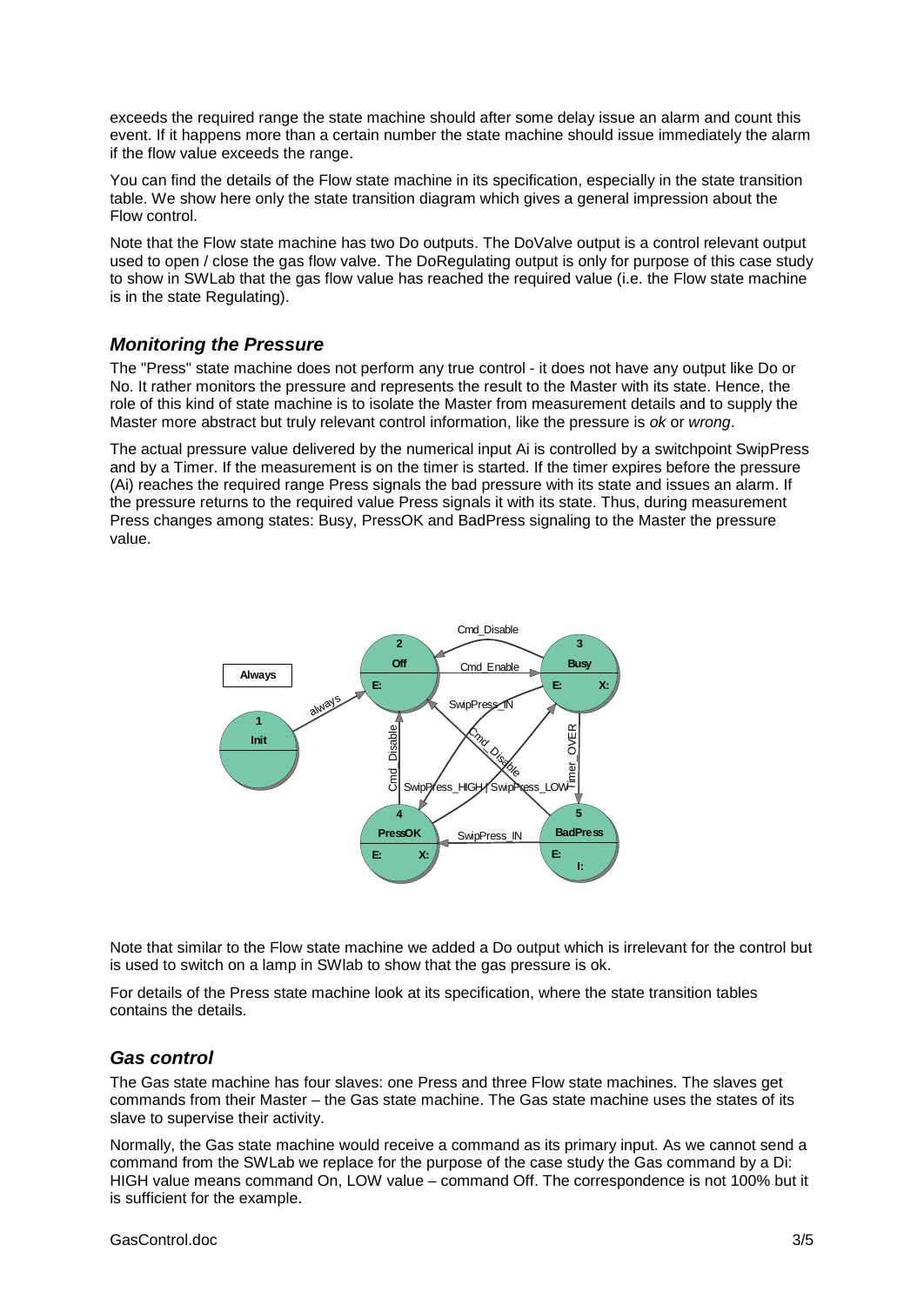Considering their behavior the three Flow state machines are the same. Therefore, we have only one type of Flow state machine in the system. The three Flow state machines controlled by the Gas state machines are three incarnations of the same state machine. The differences among the Flow state machines are in their properties such as: timeouts, retries, flow set values, supervised flow limits, etc. These are just set as properties of Flow state machine objects. Note that the Flow machine does not regulate the flow: it merely passes an assigned parameter to the PID controller to fix the set point. This would be exactly the same were the PID controller to be a software package running under the same processor, rather than an external device: the Flow state machine neither knows nor cares about such details.

The state transition diagram below shows that the behavior of the Gas state machine is relatively simple as the detailed control problems on the device level are handled by Press and Flow state machines.



The details of Gas control can be seen in its specification, especially in the state transition tables. Note that the input names in the Gas state machine are defined as complex expressions. This feature of StateWORKS makes the state machine specification very comprehensible hiding the complexity of the transition conditions behind expressive names. For instance:

- Flow Standby AND Press Off means: "all Flow state machines are in the Standby state AND Press state machine is in the Off state" and replaces the following logical expression: Press\_Off AND Flow1\_Standby AND Flow2\_Standby AND Flow2\_Standby.
- Flow1 Busy means: "Flow1 state machine is in the Busy or FlowNotOk state" and replaces the following logical expression: Flow1\_Busy OR Flow1\_FowNotOk.

#### *Conclusions*

The Gas control system with its 5 state machine is a typical example of a hierarchical system of state machines. The Master (Gas) and its Slaves (3xFlow and Press) communicate using a command – state interface: the Master sends commands and supervises the reaction of Slaves to its commands by monitoring their states.

The case study also illustrates how such a system deals with numerical data. Although we have taken pains to point out that real data, particularly numerical data, is kept out of the state machine specifications generated when designing with StateWORKS, the control system does, of course, need to handle such data, such as pressure and flow settings.